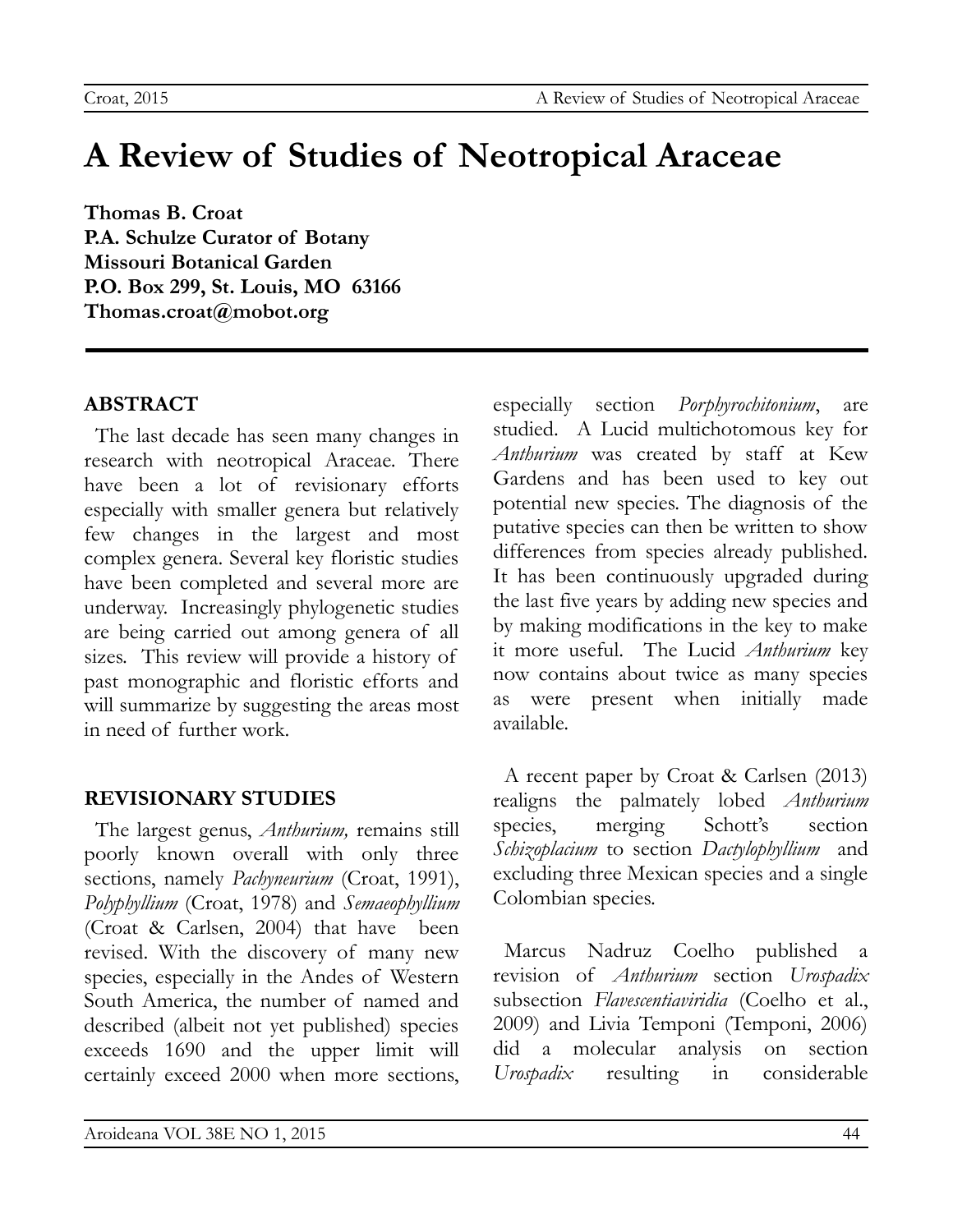realignment of the section and the sinking of section *Chamaerepium*, a previously endemic section to Brazil.

*Philodendron* is perhaps more fully known, with subgenus *Meconostigma* (Mayo, 1991; Gonçalves & Salviani, 2002), the subgenus *Pteromischum* from Central America, West Indies and Pacific Tropical South America and Central America having been fully revised (Grayum, 1992; 1996). Some published work also has occurred in the Guianas (Croat & Grayum, 1994). In addition *Philodendron* subgenus *Philodendron* section *Macrobelium* of Brazil has been revised (Sakuragui, 1998; Sakuragui & D. C. Zappi, 2005). A Lucid multichotomous key for *Philodendron* prepared by Marcela Mora contains most of the species with the exception of some new species from Brazil. The inital key with 465 species resides on the CATE website and Thomas Croat and his staff of volunteers are continuing to populate it with new species. It now contains 529 species for an increase of 12% during the past 6 years.

The genus *Dracontium* with 23 species has been revised (Zhu & Croat, 2004) and a Lucid key for *Dracontium* is being prepared by Croat. The *Chlorospatha* with 68 species (Croat & L. P. Hannon, 2015; in press) have now been revised and a Lucid key is contemplated as well.

*Adelonema* with 16 species has recently been revised (Croat et al., in prep) and is

expected to be submitted for publication sometime in 2015.

Revisionary work is being carried out on *Monstera* for the Flora of Mesoamerica (Croat, in prep.) and Alejandro Zuluaga, now a Ph.D. student at the University of Wisconsin, Madison, is concentrating on a molecular phylogeny of the genus. The very useful revision by Madison (Madison, 1977) is now somewhat out of date, especially with many new species in Central America (Grayum, 1997).

The genus *Spathiphyllum* with an estimated 63 species was last revised by Bunting (Bunting, 1960) where 36 species were covered. *Spathiphyllum* is now being studied by Felipe Cardona at the Universidad de Antioquia (Cardona, 2000; 2001; 2004). In Central America there are about 25 species of *Spathiphyllum*.

*Stenospermation*, with an estimated 250 mostly undescribed species is one of the most poorly know of all aroid genera. No complete revision has been made since that of Engler in Das Pflanzenreich (Engler, 1908) which covered only 20 species. A revision of *Stenospermation* for Central America (A. P. Gómez, 1983) comprised only 9 species but since that time many species have been found, especially in Panama and Costa Rica with as many as 30 species now reported (Croat, in prep.). Numbers of new species are even larger in South America. A recent survey of *Stenospermation* in Carchi Province in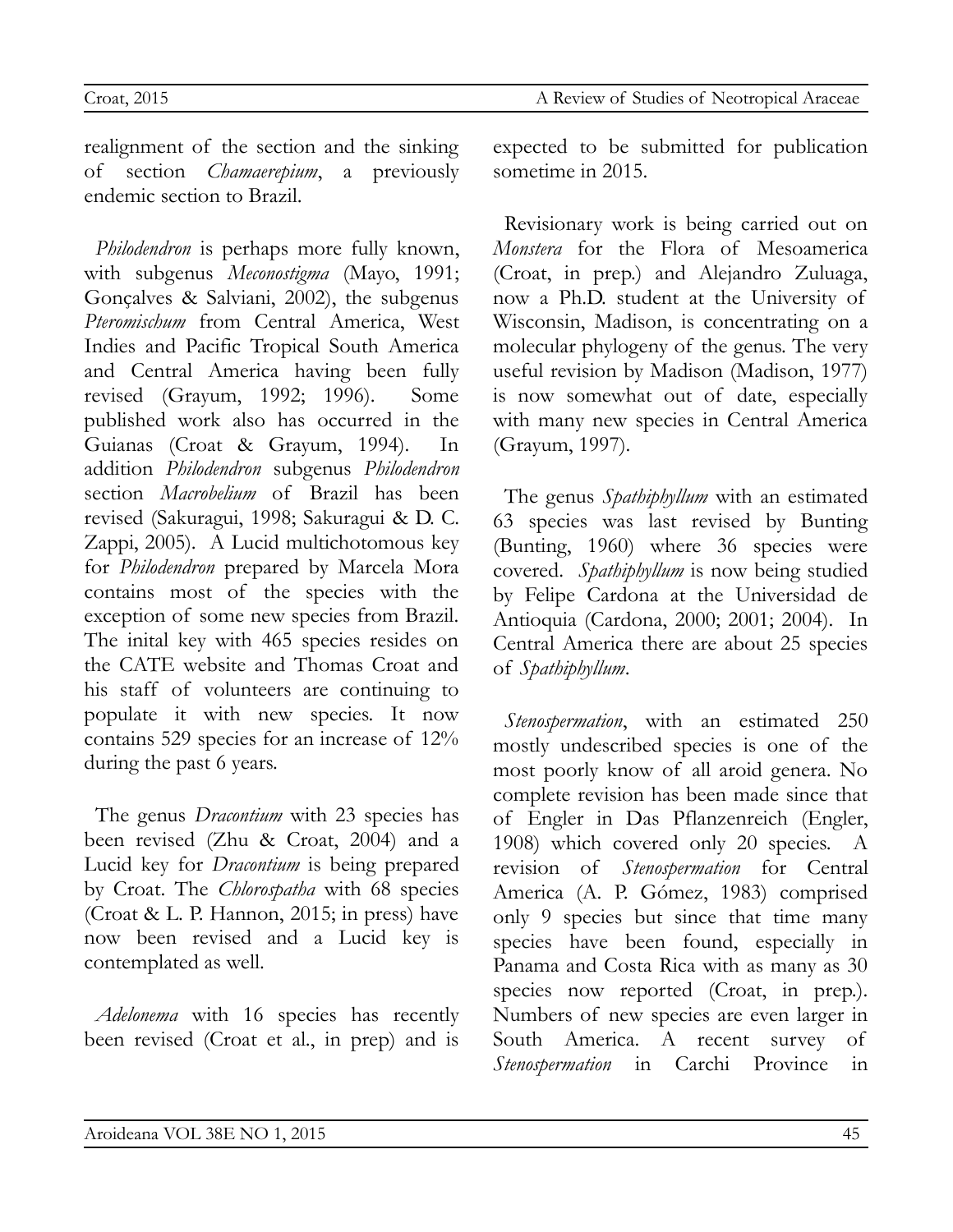Ecuador yielded 26 new species. Natalia Castaño Rubiano from Colombia is working on a revision of Colombian species of *Stenospermation* (Castaño Rubiano, 2013) and is also working on the creation of a Lucid key for the genus.

*Dieffenbachia* with an estimated 140 species has been revised for Central America (Croat, 2004) with 26 species represented but most of the species in South America are still poorly known. An unpublished key to South America with 104 species has been prepared (Croat, in prep.) and a Lucid key to *Dieffenbachia* is being planned.

*Xanthosoma* with an estimated 90 species remains poorly known, certainly one of the most poorly known genera in the neotropics. Central America has about 13 species but there are many new species in the western Andes (Croat et al., in prep.) and even in the Guianas (Croat et al., in press). Eduardo Gonçalves is working on *Xanthosoma* and has described 10 new species (Gonçalves, 1999; 2000; 2011).

Most of the smaller neotropical genera are by now relatively well known, especially the recently revised *Spathicarpeae* inhabiting eastern South America and the western Andes (Gonçalves, 2002a). That revision covered initially 8 genera in subtribe Spathicarpeae, namely *Incarum*, *Asterostigma*, *Spathicarpa*, *Synandrospadix*, *Mangonia Gorgonidium*, *Spathantheum* and *Gearum*. Later the new genera *Croatiella* (Gonçalves, 2005) and *Lorenzia* (Gonçalves, 2012). were added.

The study compared subtribe *Spathicarpeae* with the related subtribe *Bognerineae* and subtribe *Dieffenbachineae*.

*Rhodospatha* with about 79 species has been at least partially revised and a Lucid key to the genus is anticipated.

## **FLORISTIC STUDIES**

Much of the neotropics is undergoing a floristic review of the Araceae. In Central America completed floristic studies have been made for Costa Rica (Grayum, 1982; Grayum et al. 1983; 2003, 2003a), Guatemala (Croat & Vannini, in prep.) and Nicaragua (Croat & Stiebel, 2001), Veracruz (Croat & Acebey, 2015). The Flora of Mesoamerica treatment of the Araceae is expected to be completed by 2016. Although the largest genera *Anthurium* (Croat, 1983; 1986) and *Philodendron* (Croat, 1997) and well as several smaller genera, *Chlorospatha* (Croat & L. P. Hannon; in press), *Dieffenbachia* (Croat, 2004), *Dracontium* (Zhu & Croat, 2004) have been completed for Central America this Flora of Mesoamerica treatment will result in the first revision of most of the smaller genera. Floristic studies in South America are a more daunting task owing to its much greater complexity. The Andean countries have been partly reviewed with modern Araceae Checklists having been created for Peru (Croat, 1993), Ecuador (Croat, 1999) and Bolivia (Kessler & Croat, 1999; Croat & Acebey, 2015). Colombia, clearly the largest floristic region in all of South America does not have a published flora but an effort is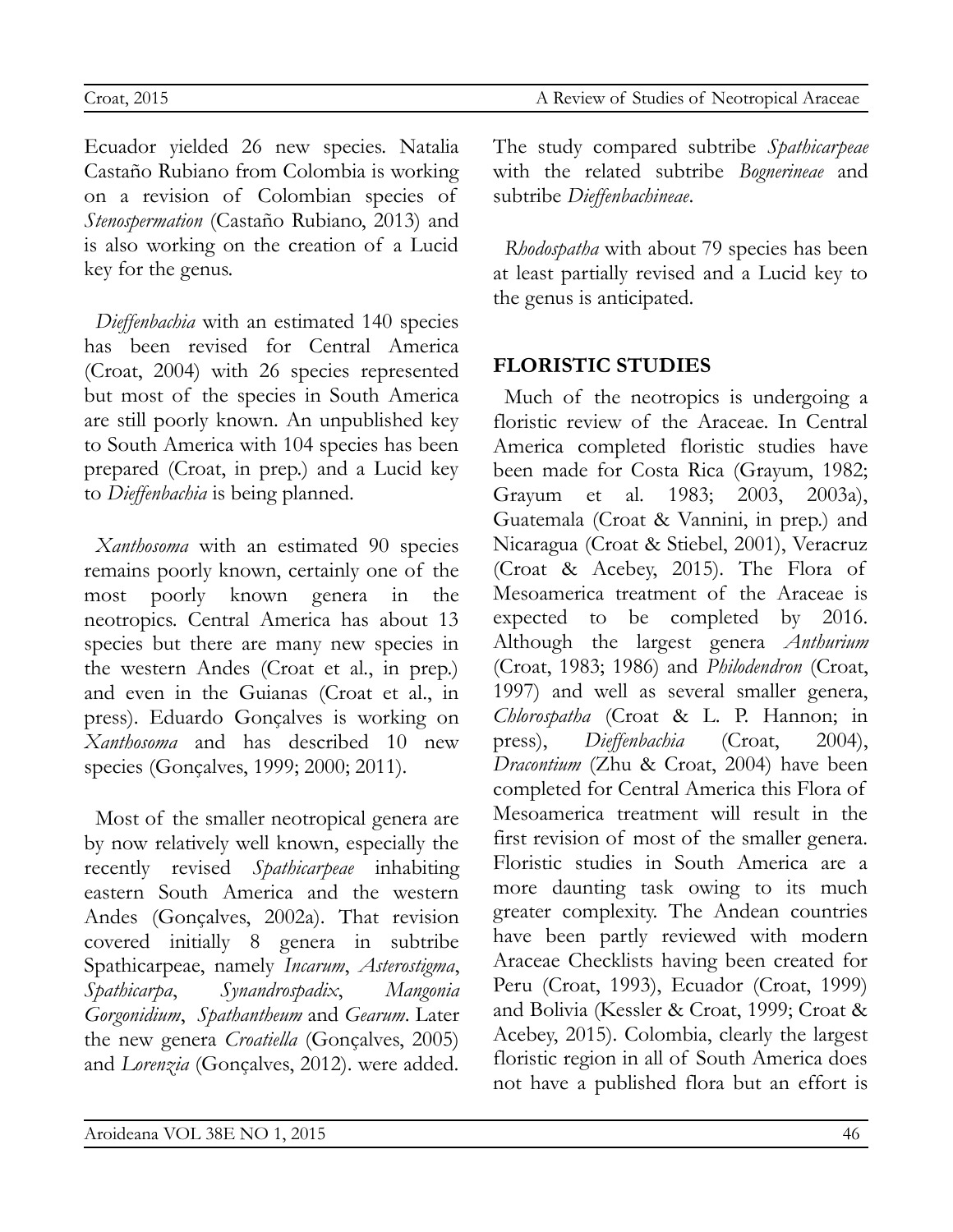underway by a group of Colombian aroiders to produce such a checklist. Venezuela is reasonably well known floristically owing to work by Bunting (1979) as well as a later study by Croat & Lambert (1986). The Guianas are now reasonably well known floristically after a National Geographic Sponsored expedition of four months made to the region. The flora of the Guianas comprises about 160 species and treatment is expected to be completed in four years. Brazilian aroiders are also generating a Checklist of the Araceae and the current total is 477 species; Argentina has only17 species (Crisci, 1971). Paraguay, the only other country with a significant aroid flora has a completed flora with 9 genera and 16 species of Araceae (Croat & Mount, 1988).

Floristic studies are more all encompassing with published or in press floristic studies having been carried out in Paraguay and checklist treatments of Ecuador, Peru and Bolivia have been completed in the past ten years. Floristic accounts of Venezuela have been completed and a checklist for the Flora of Colombia and for is nearing completion. The Araceae for the Flora of Mesoamerica and for the Guianas is expected to be completed in the next five years.

#### **MOLECULAR STUDIES**

Molecular studies of neotropical Araceae are still in their infancy but significant studies have been made on Tribe *Spathicarpeae* by E. G. Gonçalves (Gonçalves, 2002b). His studies showed a

close relationship between the *Spathicarpeae* to both *Bognera* and *Dieffenbachia.*.

Alejandro Zuluaga is carrying out molecular studies with *Monstera* and these studies will be published as a part of his Ph.D. thesis. Molecular studies carried out by Peter Boyce and Sin Yeng Wong principally on Old World *Homalomena* have shown the American element, namely *Homalomena* section *Curmeria* Linden & André to be distinct from Asian species so that group will adopt the generic name, *Adelonema* (Wong & Croat, in press). *Adelonema* has 12 species and ranges from Costa Rica to most of northern South America as well as the Amazon basin. As yet unpublished molecular studies with 8 species by Merrow & Croat showed *Adelonema* to cluster in three well-supported clades. Two molecular studies (Gauthier et al., 2008; Tam et al., 2004) found *Adelonema* to fall within *Philodendron* but this conflicts with studies by Wong & Croat ( in press) that show it to be distinct from *Philodendron*, though most closely related to *Philodendron* subgenus *Pteromischum* and completely distinct from the Asian *Homalomena*.

Currently two separate molecular studies are being carried out on *Philodendron*, one by Nils Köster and Dubán Canal working at the Berlin Botanical Garden and one by Santelmo Vasconcellosas from Brazil. Both involve collaboration with Croat.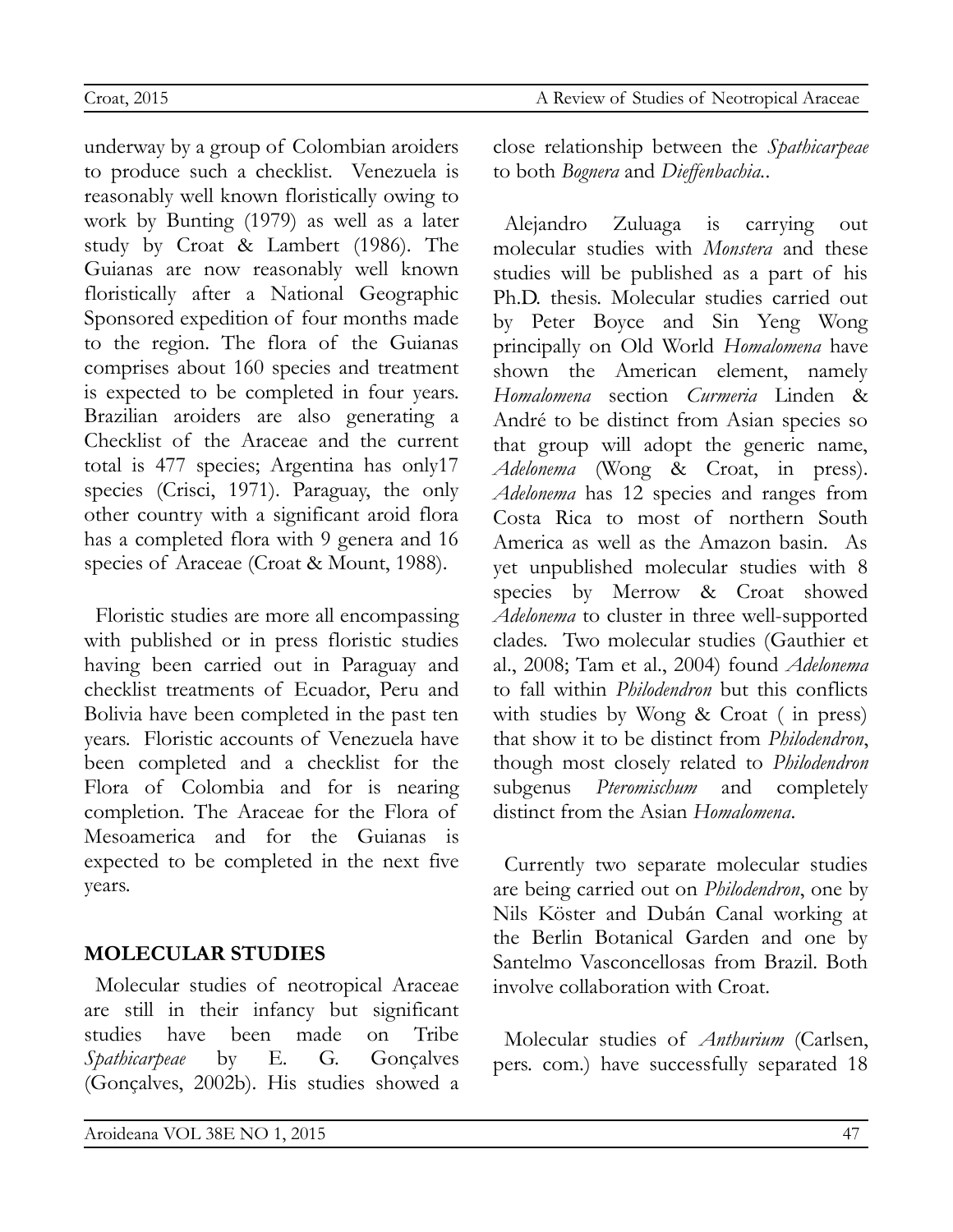clades and have major advances in our understanding of the sectional classification of *Anthurium*. Among the findings are a validation of a West Indian clade corresponding to Engler's section *Episeiostenium*, the isolation of two new distinct Mexican clades, one of which corresponds to Schott's section *Andiphlium* and one which represents species with cordate-sagittate blades with dark glandular punctations on the lower blade surfaces. *Anthurium* section *Pachyneurium* series *Multinervium* is recognized at the sectional level as section *Multinervium* Croat and *Anthurium* at the sectional level are either completed or ongoing.

Molecular studies are also being carried out on *Philodendron* and *Monstera*.

#### **POLLINATION STUDIES**

Pollination biology of Araceae is still much understudied and most serious studies of pollination are still in their infancy in the neotropics with only a few total species having been studied for their pollinators but several important studies are ongoing.

Nevertheless we have strong intitiatives, especially through the efforts of Marc Gibernau working in French Guiana and sometimes working with Denis Barabé at the Montreal Botanical Garden, Quebec, Canada, Gerhard Gottsberger working in Brazil and Heiko Hentrich from Germany, working in Mexico with Pedro Diaz.

Danny Beath, employing techniques learned in Central West Africa made significant observations on pollination of *Anthurium* and *Dieffenbachia* while working in Costa Rica (Beath, 1999). Julio Sierra-Giraldo has made observations on pollinators in the Andes of western South America in Risaralda Department and reported what appears to be a likely pollination system involving frogs pollinating Araceae (Sierra-Giraldo, 2014).

Considering the vast array of syndromes and the incredible richness of the Neotropical aroid flora pollination, the biology of Araceae is likely to be a very lucrative field of study for many years to come.

### **DISCOVERY OF NEW SPECIES**

Perhaps the most significant effect of research with Araceae in recent years is the realization that more than any other tropical plant family so far studied the Araceae represents a group that is proving to be exceedingly rich in species. Most genera have grown in size (numbers of species) but percentage-wise the growth has been greatest in the two largest genera of Araceae, namely *Anthurium* and *Philodendron*. *Anthurium* has grown from about 600 species to 1392 species in less than 5 years with most of the growth in species coming from Panama, Colombia, Ecuador and Peru. *Philodendron*, though not heavily studied is also growing dramatically from 469 species to 529 species at present. Moreover it looks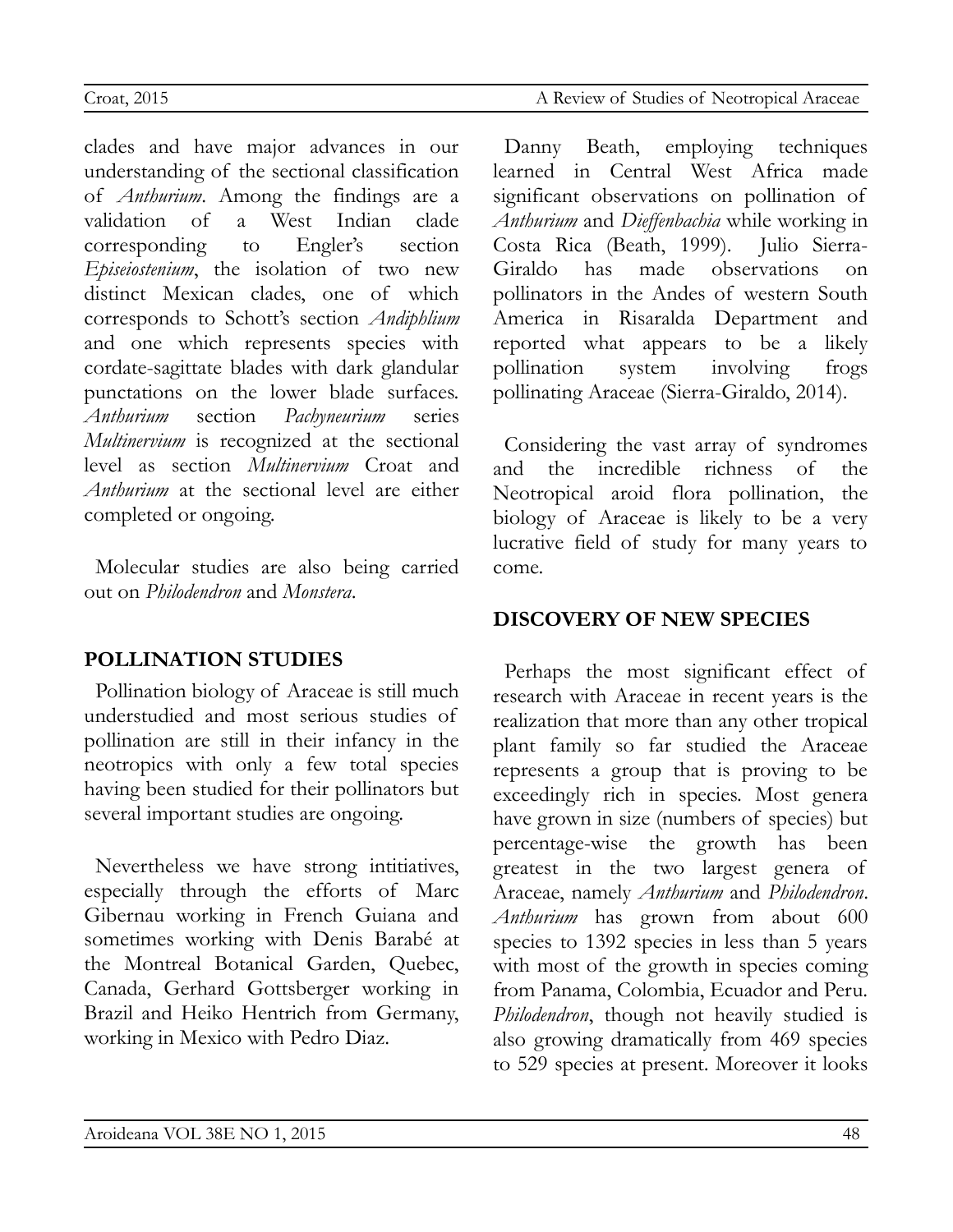like this rate of increase will not soon diminish with the addition of hundreds of new collections from areas not previously explored. This single attribute of Araceae, namely the ability to produce many new species, makes it seemingly unique though I do not know what is happening to other families. Single site visits often yield an array of unknown species, most of which are apparently new and the same thing could be found true in clearly related sites. Despite repeated visits to the El Queremal-Anchicaya region on the western slopes of the Andes between Cali and Buenaventura, each visit presents a surely unique set of discoveries of new species for each stop.

Interestingly, though perhaps less dramatic, the situation in Asia also shows that many new species still exist there. Since 1980 *Amorphophallus* has grown by about 90 species and now totals 210 species. About 80% of this growth is due to the efforts of Wilbert Hetterschied. Both *Homalomena* and *Schismatoglottis* have grown dramatically owing to the efforts of Hay & Yuzammi (2000) and Bogner & Hay (2000) but especially by Peter Boyce and Sin Yeng Wong in Sarawak. In the tribe *Schismatoglottideae* the genus *Apobalis* was resurrected; *Aridarum* has increased from 9 to 24 species; *Bakoa* was described as a new genus with 4 new species; *Bucephalandra* increased from 2 to 28 species; *Hestia* was described as a new genus; *Hottarum* with 2 species was resurrected from *Piptospatha*; *Ooia* was described as a new genus with 3 species; *Pichinia* is described as a new monotypic genus; *Piptospatha* with 15 species

increased by 9 species; *Schismatoglottis* with 110 species has increased by 35 species; *Schottariella* a new monotypic genus is described and *Schottarum* with 2 species is described. In *Homalomena* with 93 species about 40 species have been described by Boyce and or Sin Yeng alone.

At least in the neotropics and Asia where vast expanses of forest in poorly explored areas still exist and especially in light of the high rate of narrow endemism in the family, this process of discovery of new species is likely to continue for a long time.

#### **USE OF LUCID MULTICHOTOMOUS KEY**

What have made determinations of new species possible are the Lucid keys which have been developed for both *Anthurium* and *Philodendron*. The Lucid database stores all of the important qualitative and quantitative information on all published species for all species in a specific genus. The key enables one to select a series of conservative features which in turn causes the key to reject any species not possessing that feature. After passing through a series of characters the remnant list of species is then compared with the plant being determined to see if there is a match.

Lucid keys are powerful tools when fully developed and they should be developed for other genera. Mention has already been made about the development of Lucid keys for *Monstera* and *Stenopermation* which have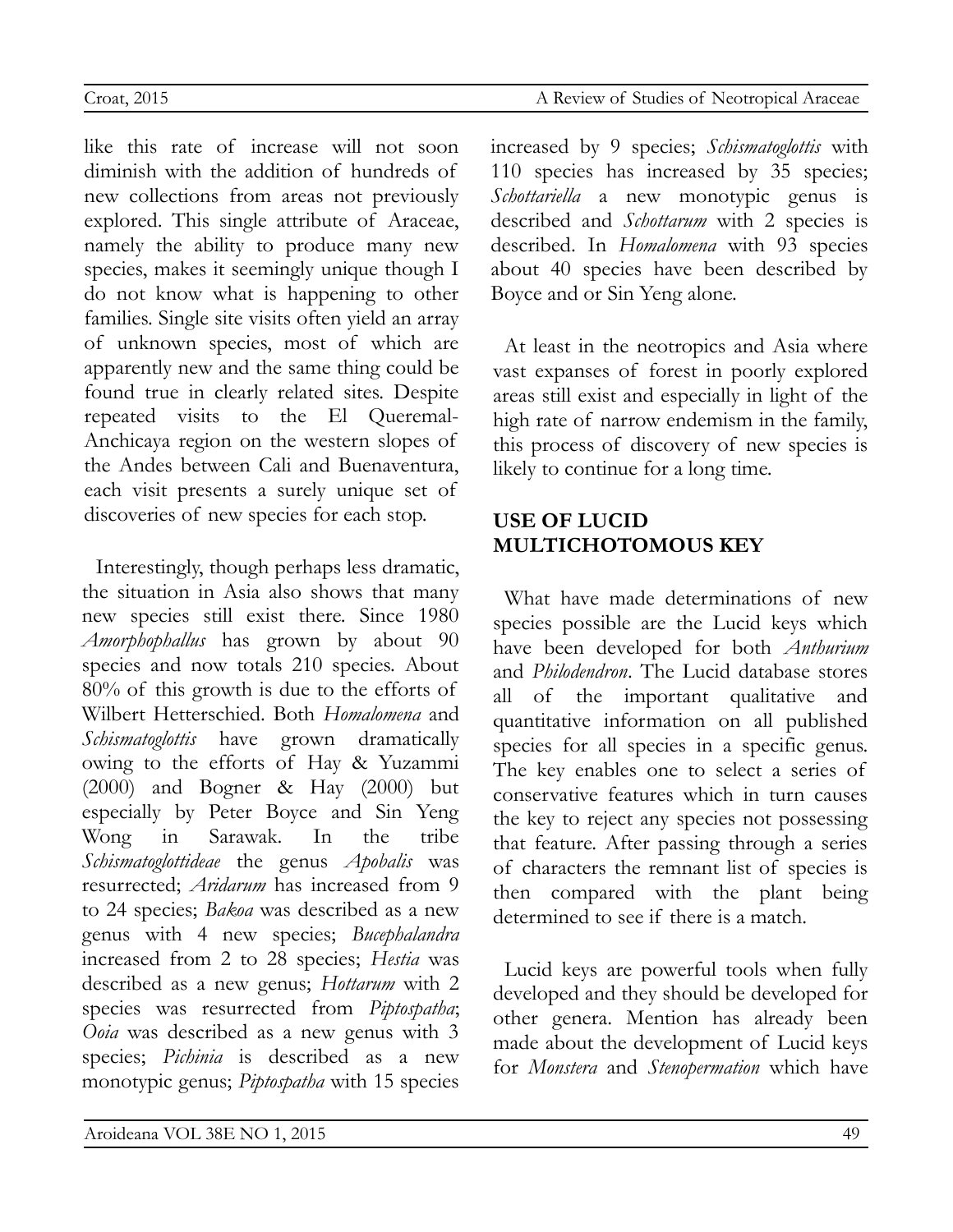already been developed but others will be developed for *Aglaonema*, *Chlorospatha*, *Dieffenbachia*, *Dracontium* and *Rhodospatha*.

## **CONCLUSIONS**

The results of our collective investigations with Neotropical Araceae have been fruitful in recent years with significant monographic, floristic and molecular studies produced especially in smaller taxonomic groups. Floristic, studies though by now widespread, are needed for more areas and they must be continuously reviewed with the ability to make updates as new species or new country or regional record are added since they otherwise quickly become outdated. Larger groups, especially *Anthurium* and *Philodendron* have proven to be so species-rich that any end product remains somewhat elusive though attempts are under way to at least describe species and add them to Lucid keys. Molecular studies are beginning to produce reliable end products that were previously dubious. Nevertheless broader and more species-rich surveys are required to better understand the sectional classification of the larger genera. Studies of pollination must be encouraged at all levels since we have scarcely begun this study and the results are so promising at both the biological and taxonomic level.

## **LITERATURE CITED**

Bogner, J. & A. Hay. 2000. *Schismatoglottideae* (Araceae) in Malesia II – *Aridarum*,

*Bucephalandra*, *Phymatarum* and *Piptospatha*. *Telopea* 9(1): 179 –222.

- Cardona, F. 2000. Patrones de distribución de epífitas vasculares en robledales. Revista de la Facultad Nacional de Agronomía. Medellín, Vol. 53, pp. 969–983.
- Cardona, F. 2001. Diversidad y composición de epífitas vasculares en robledales de Antioquia (Colombia). *Actualidades Biológicas*. Universidad de Antioquia, Medellín, Vol. 23 No. 74: 25–31.
- Cardona, F.. 2004. Synopsis of the Genus *Spathiphyllum* (Araceae) in Colombia. *Ann. Missouri Bot. Gard.* 91(3): 448– 456.
- Carlsen, M. 2013. A molecular phylogeny of the species-rich Neotropical genus *Anthurium* (Araceae) based on combined chloroplast and nuclear DNA. *Syst. Bot.* 36(3): 576–588.
- Castaño Rubiano, N. 2013. "Revisión Taxonómica de *Stenospermation* para Colombia", Master's Thesis, Universidad Nacional de Colombia, Bogota.
- Coelho, M. A. N., J. L. Waechter & S. J. Mayo. 2009. Revisāo Taxonômica das Espécies de *Anthurium* (Araceae) seçāo *Urospadix* Subseçāo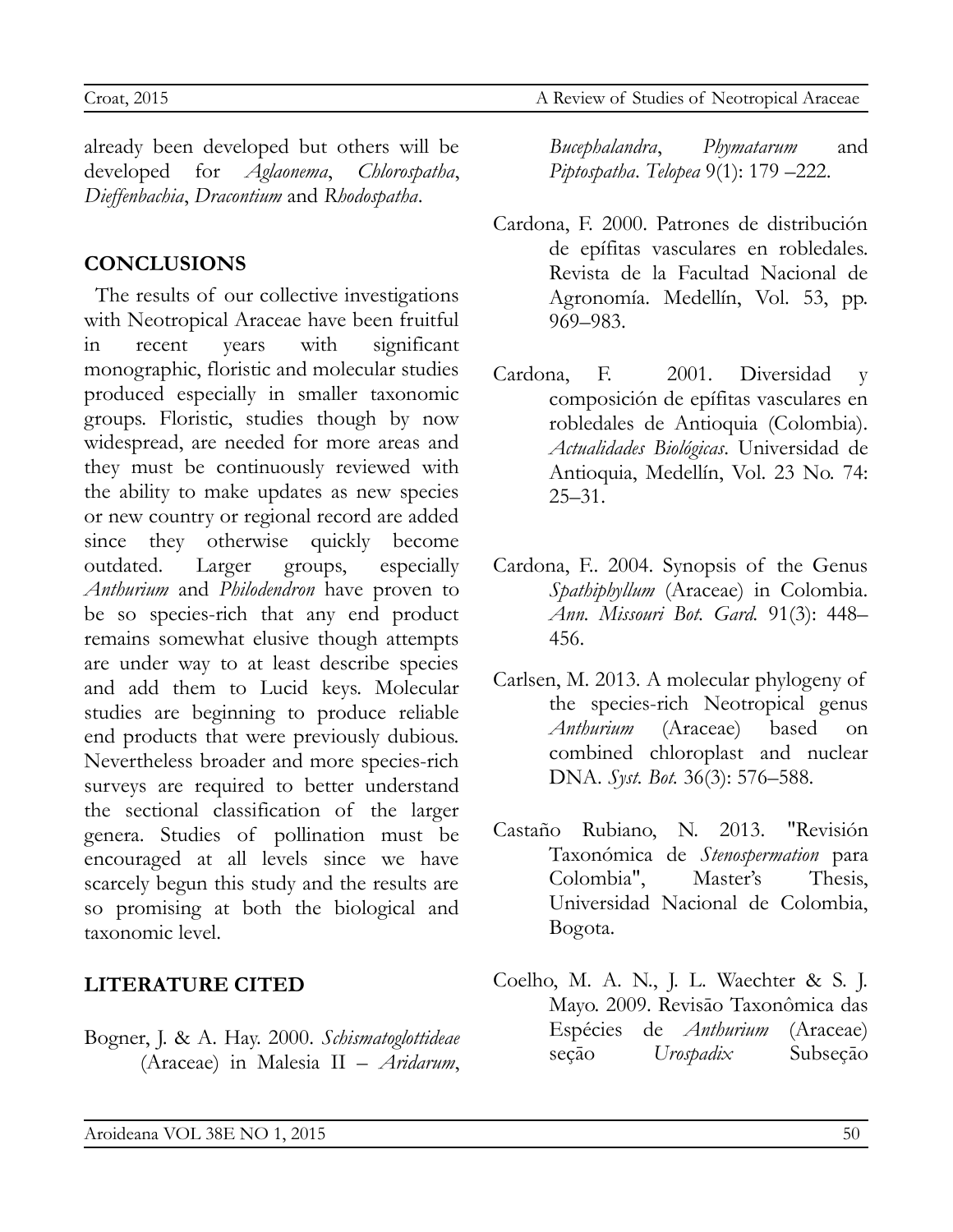Croat, 2015 A Review of Studies of Neotropical Araceae

*Flavescentiviridia. Rodriguésia* 60(4): 799–864.

- Crisci, J. V. 1971. Flora Argentina: Araceae. *Revista Mus. La Plata, Secc. Bot*. 11: 193–284.
- Croat, T. B. 1991. A revision of *Anthurium* section *Pachyneurium* (Araceae) *Ann. Missouri Bot. Gard.* 78: 539*–*855.
- Croat, T. B. 1993. Araceae. Pp. 71–82. In: L. Brako & J. L. Zarucchi, Catalogue of the flowering plants and gymnosperms of Peru. *Monogr. Syst. Bot. Missouri Bot. Gard.* 45.
- Croat, T. B. 1997. A revision of *Philodendron* subgenus *Philodendron* (Araceae) and Central America. *Ann. Missouri Bot. Gard.* 84: 311*–*704.
- Croat, T. B. & A. Acebey. 2015. [in press]. Araceae, *In*: A. Gomez-Pampa et al., Flora de Veracruz, Xalapa, Mexico.
- Croat, T. B. & R. Baker. 1978. Studies in Araceae II, *Anthurium* Section *Polyphyllium*. *Selbyana* 2: 230–238.
- Croat, T. B. & M. Carlsen. 2004. New species of *Anthurium* sect. *Semaeophyllium*. *Novon* 14: 401–414.
- Croat, T. B. & M. Carlsen 2013. A reassessment of *Anthurium* species with palmately divided leaves, and a reinterpretation of *Anthurium*

*Dactylophyllium* (Araceae). *PhytoKeys* 23: 41*–*54.

- Croat, T. B. & D. Mount. 1988. Araceae. Pp. 1–46. In: R. Spichiger & J. M. Mascherpa (eds.), Flora del Paraguay. Conservatoire et Jardin Botanique, Geneva & Missouri Bot. Gard.
- Croat, T. B. & M. H. Grayum. 1994. *Philodendron* subgenus *Pteromischum* (Araceae) from Saül, French Guiana. *Novon* 4: 211–219.
- Croat, T. B. & L. P. Hannon. 2015. [in press]. A Revision of *Chlorospatha* (Araceae). *Ann. Missouri Bot. Gard.* 20xx.
- Croat, T. B., V. Pelletier, L. Salmon & J. Weigel. 2014. A new species of *Xanthosoma* from western French Guiana. *Aroideana*, in press.
- Croat, T. B. & T. Stiebel. 2001. Araceae. *In*: W.D. Stevens, C. Ulloa Ulloa, A. Pool & O. M. Montiel (eds.), Flora de Nicaragua. *Monogr. Syst. Bot. Missouri Bot. Gard.* 85: 136–188.
- Croat, T. B. & G. Zhu. 2004. A revision of *Dracontium* (Araceae). *Ann. Missouri Bot. Gard.* 91(4): 593–667.
- Engler, A. & K. Krause. 1908. Araceae-Monsteroideae. Pp. 4–138. In: A. Engler (ed.), Das Pflanzenreich IV. 23B(Heft 37). W. Engelmann, Berlin.

 $A$ roideana VOL 38 $E$  NO 1, 2015  $51$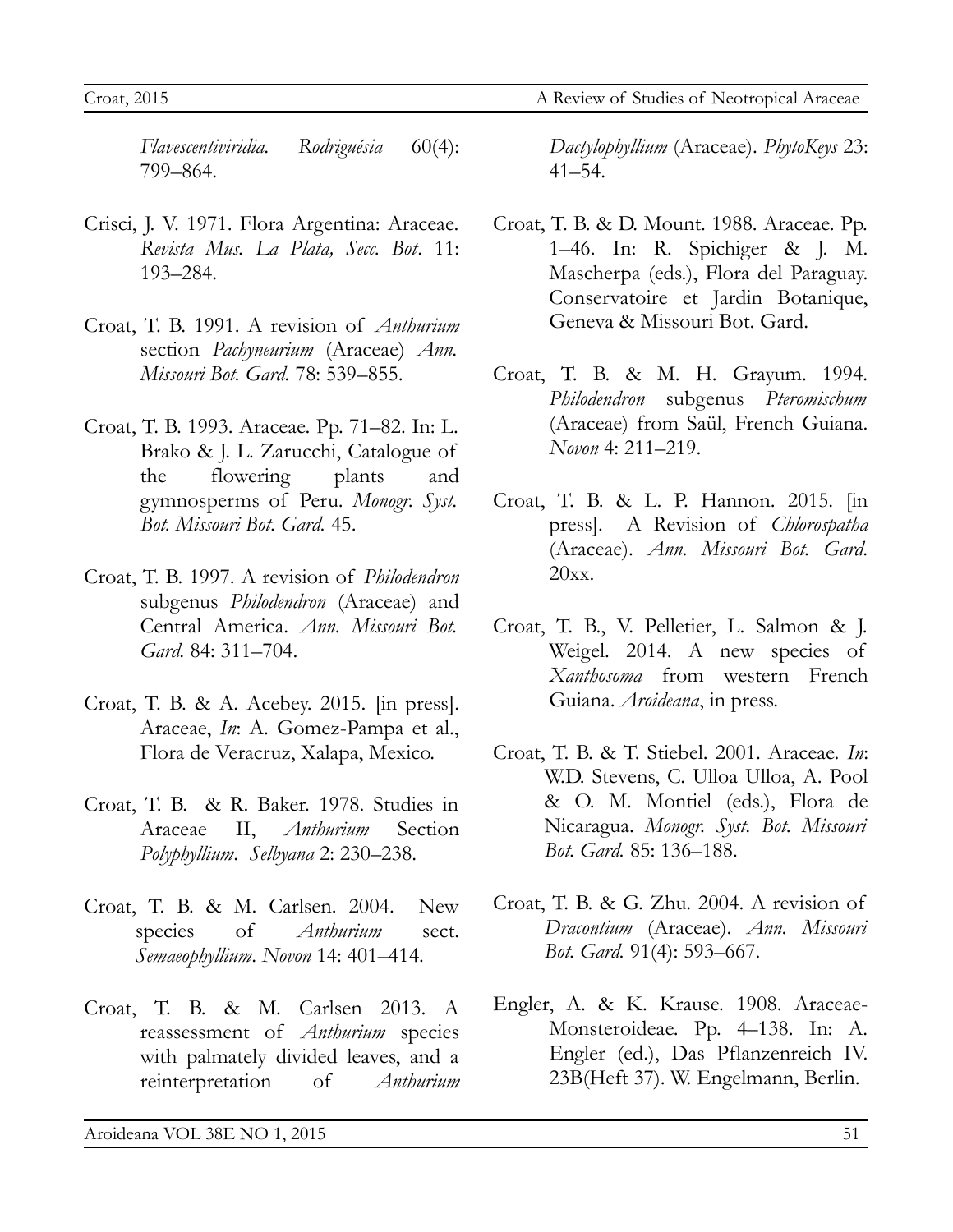- Gauthier, M.-P. L., D. Barabé, and A. Bruneau. 2008. Molecular phylogeny of the genus *Philodendron* (Araceae): delimitation and infrageneric classification. *Bot. J. Linn. Soc.*156: 13– 27.
- Gonçalves, E. G. 1999. A New Pedateleaved Species of *Xanthosoma* Schott (Araceae: Tribe *Caladieae*) with Linear Leaflets, from the Brazilian Pantanal. *Aroideana* 22: 3–6
- Gonçalves, E. G. 2000. *Xanthosoma riparium* (Araceae), a New Species from Goiás, Brazil. *Novon* 10(1): 26–28.
- Gonçalves, E. G. 2002a. New Aroid Taxa from Brazil. *Aroideana* 25: 16–35.
- Gonçalves, E. G. 2002b. Sistemática e evolução da tribo *Spathicarpeae* (Araceae). Ph.D. thesis, Universidade de São Paulo, São Paulo, Brazil
- Gonçalves, E. G. 2005. Two new Andean genera for the tribe Spathicarpeae (Araceae). *Willdenowia* 35(2): 319–326.
- Gonçalves, E. G. 2011. The Commonly Cultivated Species of *Xanthosoma* Schott (Araceae), including Four New Species. *Aroideana* 34: 3–23.
- Gonçalves, E. G. 2012. *Lorenzia* (Araceae — Spathicarpeae): A New Genus from Northern Brazil Supported by *matK* Sequence Data Systematic Botany 37(1):48–52. 2012 doi: http://dx.doi.org/10.1600/03636441 2X616620
- Gonçalves, E. G. & E. R. Salviani. 2002 New species and changing concepts of *Philodendron* subgenus *Meconostigma* (Araceae). *Aroideana* 25: 2–15.
- Grayum, M. H. 1997. Nomenclatural and taxonomic notes on Costa Rican Araceae. *Phytologia* 82(1): 30–57.
- Grayum, M. H. 1982. The aroid flora of Finca La Selva, Costa Rica: A lowland wet forest locality. *Aroideana* 5(2): 47– 62.
- Grayum, M. H. 1986. New taxa of *Caladium*, *Chlorospatha*, and *Xanthosoma* (Araceae: Colocasioideae) from southern Central America and northwestern Colombia. *Ann. Missouri Bot. Gard.* 73: 462–474.
- Grayum, M. H. 1987. New taxa of *Caladium* and *Chlorospatha* (Araceae– Colocasioideae) from Panama and NW Colombia. *Ann. Missouri Bot. Gard.* 74: 659–660.
- Grayum, M. H. 1992. New species of *Philodendron* subgenus *Pteromischum* (Araceae) from Mesoamerica and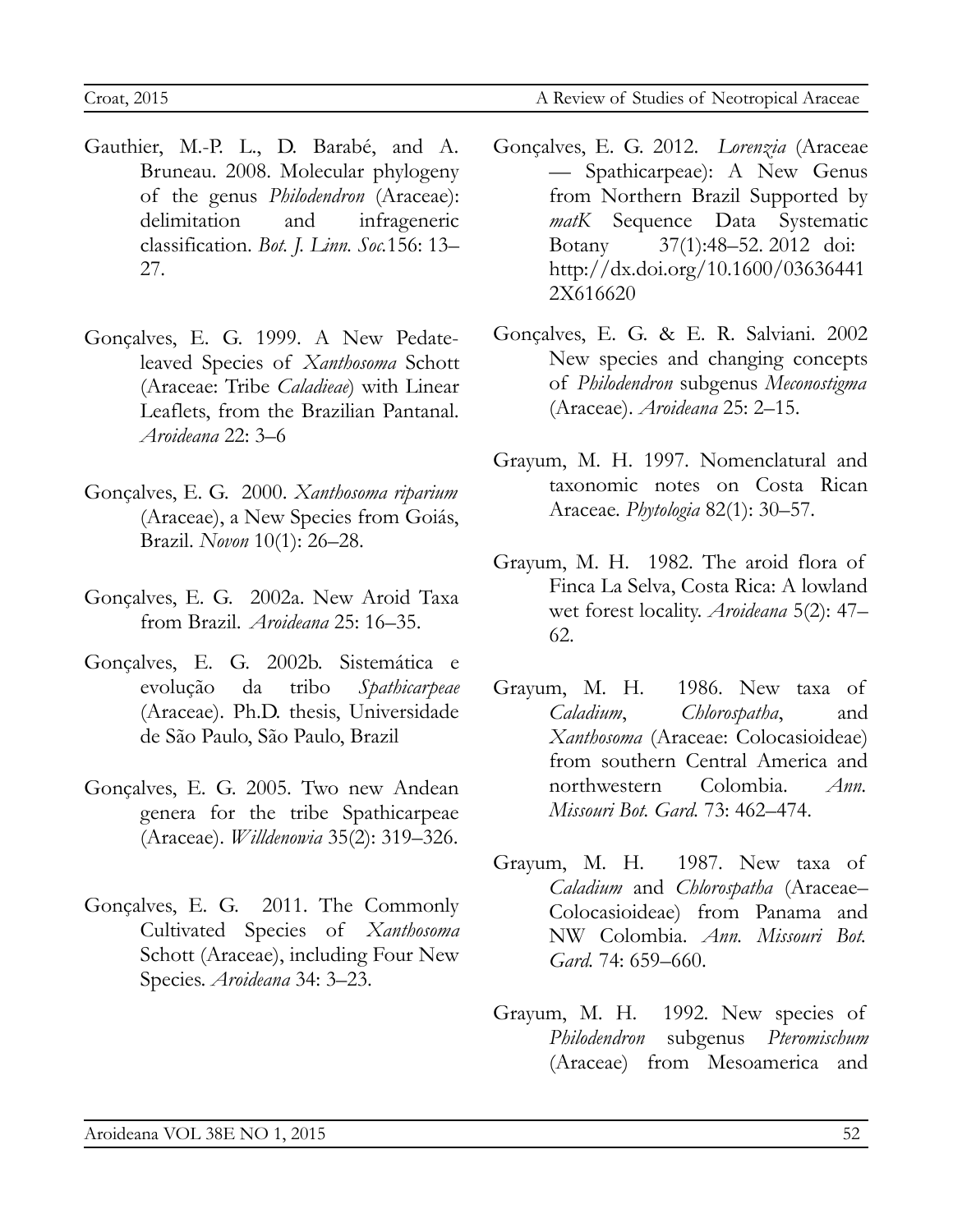Pacific South America. *Phytologia* 73: 30–39.

- Grayum, M. H. 1993[1992] A remarkable new *Anthurium* from Costa Rica. *Aroideana* 15: 40–43.
- Grayum, M. H. 1996. Revision of *Philodendron* subgenus *Pteromischum* (Araceae) for Pacific and Caribbean Tropical America. *Monogr. Syst. Bot. Missouri Bot. Gard.* 47: 1–233.
- Grayum, M. H. 1997. Nomenclatural and taxonomic notes on Costa Rican Araceae. *Phytologia* 82: 30–57.
- Grayum, M. H. 1999. Araceae. In: P. Jørgensen & S. Leon, Catalogue of the vascular plants of Ecuador. *Monogr. Syst. Bot. Missouri Bot. Gard.* 75: 109–952.
- Grayum, M. H. 2003. Araceae. Pp. 59–200 *in*, B. E. Hammel, M. H. Grayum, C. Herrera & N. Zamora (eds.), Manual de plantas de Costa Rica. Vol. II. Gimnospermas y monocotiledóneas (Agavaceae–Musaceae). *Monogr. Syst. Bot. Missouri Bot. Gard.* 92: 1–694.
- Grayum, M. H. 2003a. Lemnaceae. Pp. 618–622 *in*, B. E. Hammel, M. H. Grayum, C. Herrera & N. Zamora (eds.), Manual de plantas de Costa Rica. Vol. II. Gimnospermas y monocotiledóneas (Agavaceae– Musaceae). *Monogr. Syst. Bot. Missouri Bot. Gard.* 92: 1–694.
- Hay, A. & Yuzammi. 2000. Schismatoglottideae in Malaysia I - *Schismatoglottis Telopea* 9(1): 1–177.
- Kessler, M. & T. Croat. 1999. State of knowledge of Bolivian Araceae. *Selbyana* 20(2): 224–234.
- Mayo, S. J. 1991. A revision of *Philodendron* subgenus *Meconostigma* (Araceae). *Kew Bull.* 46: 601–681.
- Sakuragui, C. M. 1998. Filogenia e Taxonomia de *Philodendron* seção *Calostigma* no Brasil. Unpublished Ph.D. Thesis. University of São Paulo, Brazil. 238 p.
- Sakuragui, C. M. & D. C. Zappi. 2005. Taxonomic revision of Brazilian species of *Philodendron* section *Macrobelium. Kew Bull.* 60: 465–513.
- Sierra-Giraldo, J. A. 2014. First record of Anura (*Dendropsophus columbianus* -Anura: Hylidae-) as floral visitors of Araceae (*Zantedeschia aethiopica* (L.) Spreng). *Aroideana* 37E, No. 1: 4–10.